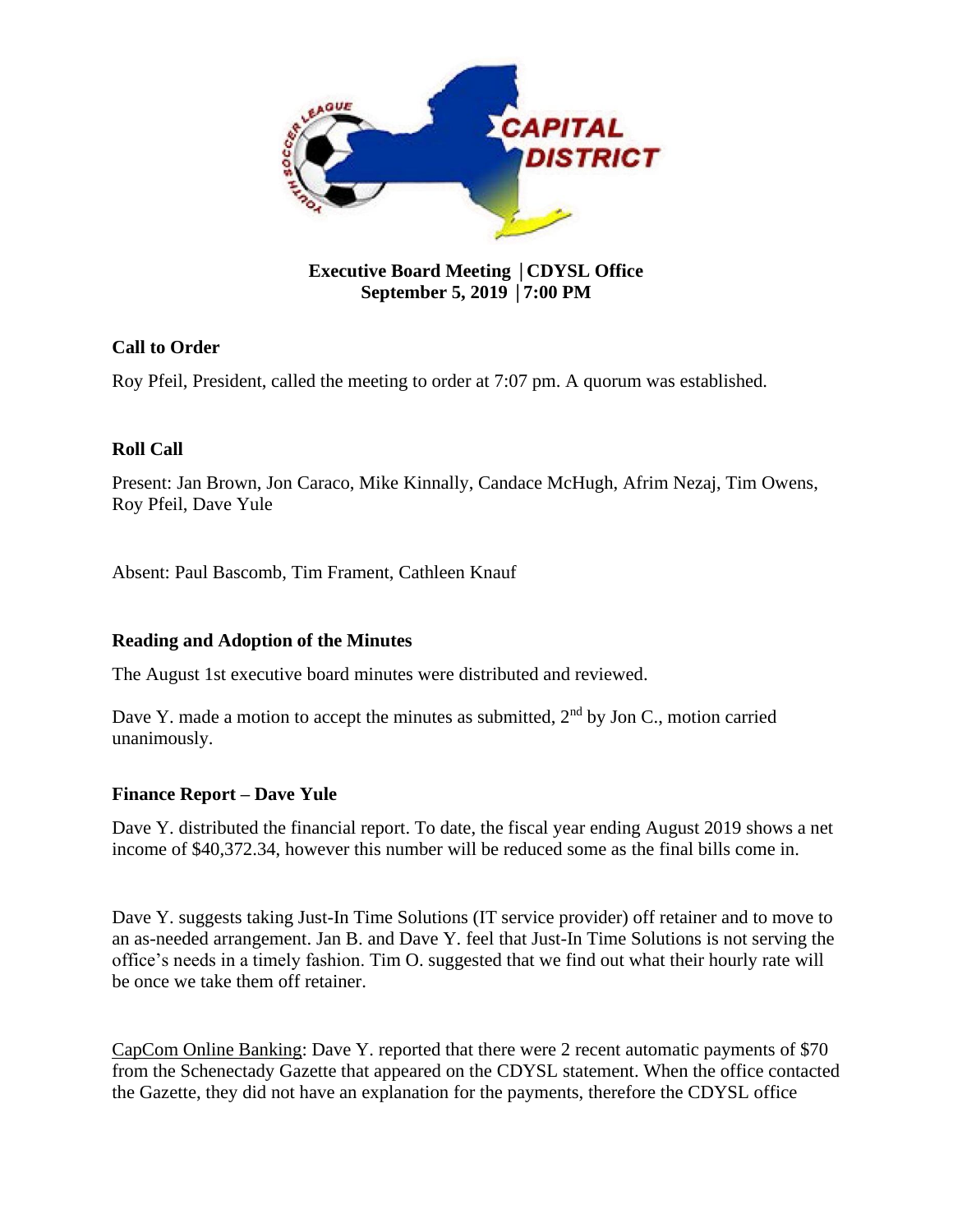contacted CapCom, and CapCom froze their account. Upon further research, it was discovered that the Gazette has taken over Logicalnet's (website maintenance) billing due to Logicalnet being behind with the Gazette. Gazette nor Logicalnet notified us of this. In the end, it took a few days for the CapCom account to be unfrozen, which did affect a few checks being cancelled.

Jon C. made a motion to accept the financial report, second by Tim O., motion carried unanimously.

## **Office Report – Jan Brown**

Jan B. reported that Stephanie Taylor-Durenay (registrar) has submitted her resignation effective 9/6/19, and that a new search will begin right away. Tammy K. has agreed to step in as registrar, as needed, until the position is filled. A new job description will be written for advertising puposes.

Sports Engine experienced a major outage over the Labor Day weekend. This outage resulted in many team losing their registration information for ODP and Fall Ball. Also, Jan B. reported that LogicalNet is in the final stages of completing the scheduling program.

Fall Ball has 105 teams, and the first game is September 15<sup>th</sup>. Only 3 teams are in the U14 division, therefore CDYSL is working to get them as many games as possible. Registration for Fall Ball closed yesterday (9/4/19).

Mike K. asked if clubs could use a different software for registration, and Jan B. clarified that Eastern NY requires registrations through SI Play. Tim O. clarified Eastern NY decided to stay with SI Play until their contract expires next year, as there was an early termination fine to leave SI Play.

Roy P. requested that Jan B. send the previous meeting minutes and agenda one week prior to future executive meeting. Jan B. clarified that in the past, the President would send out the agenda themselves.

Roy P. asked the status of the Blackwatch letter that Jan B. had volunteered to write. Jan B. said that it hasn't been a priority with everything else going on in the office, and Roy P. asked if the letter could go out soon.

There were no registrations in August, however several registrations were received this week.

## **Committee Reports:**

1. **Rules** 

Roy P. made a motion that Tim O. become the Rules committee chair, and Tim O. confirmed that he would be willing to do it. Mike K. second the motion, motion passed unanimously.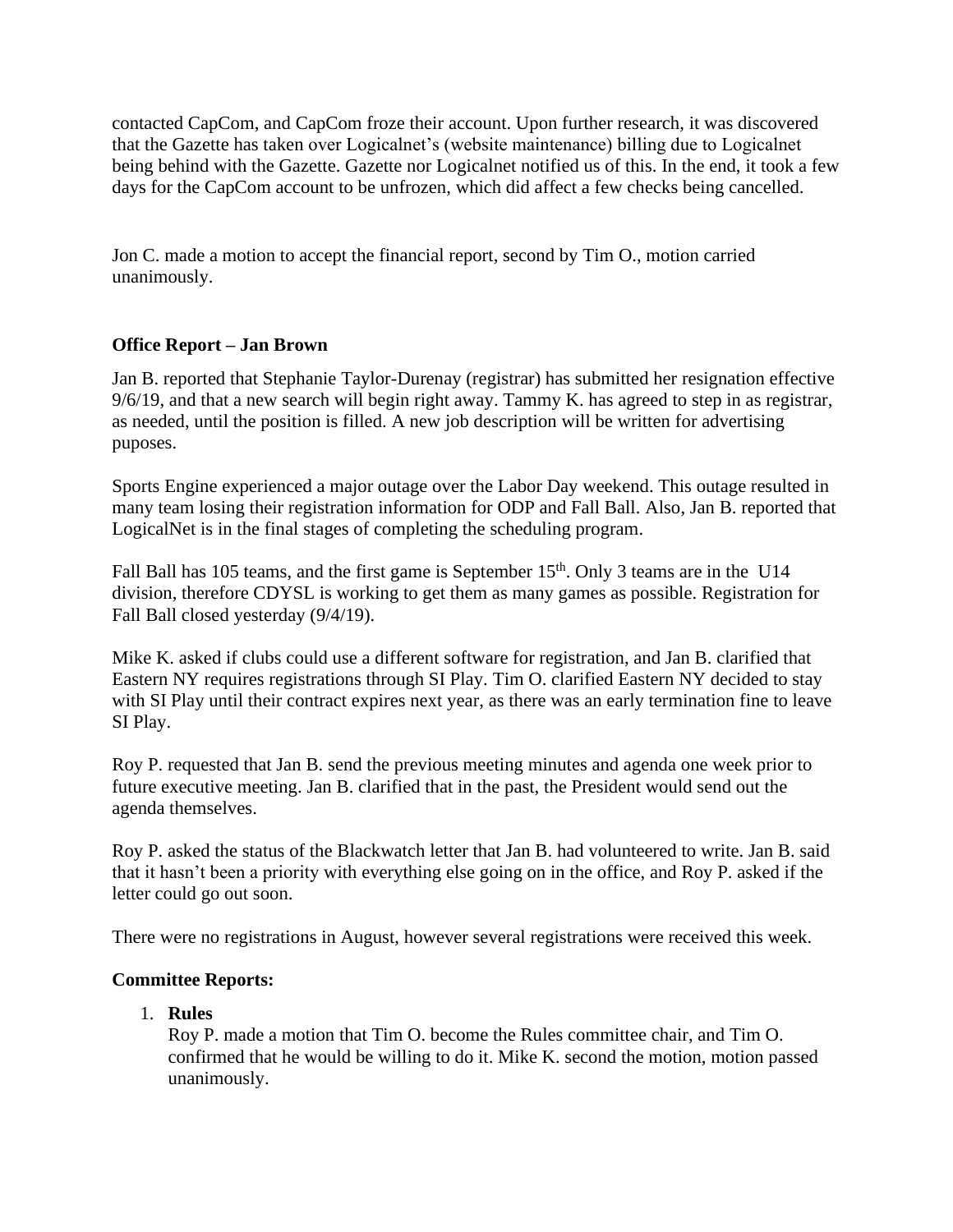# **2. Games – Paul Bascomb (absent)**

No report

# **3. Membership/Nominations – Afrim Nezaj**

The final reading of the Nirvana North application will be held at the October Board of Directors meeting. Nirvana has asked to play Fall Ball, after a brief discussion, the executive board agreed that Nirvana can register as a guest team for Fall Ball.

## **4. Zero Tolerance**

Roy P. reported that the Zero Tolerance committee chair is now vacant, and recommended that Candace M. consider taking on the chair. Candace M. responded that she would consider it.

## **5. Arbitration**

No report

## **6. Scholarship**

The Scholarship committee chair is currently vacant.

## **Special Committees**

## **1. Programs – Roy Pfeil**

# **a. Coaching Education – Roy Pfeil**

Roy P. reported that the next coaches' class will be held next week at Clifton Park. There are currently 5 openings, and the fee is \$85.

## **b. ODP Program – Roy Pfeil**

Roy P. mentioned that if there are players interested in ODP that missed the tryouts, let him know as they could work with the players to be evaluated. Roy P. also mentioned that there were 26 upstate kids made the regional pool.

## **Unfinished Business**

1. **Empire Cup 2019** – Afrim's submitted a proposal to the executive board for the Empire Cup. The proposal is a 3 year commitment, with the tournament would be held during the last weekend in March. After a brief discussion, Dave Y. suggested increasing the rebate by \$5 for the  $2<sup>nd</sup>$  year and another \$5 for the  $3<sup>rd</sup>$  year.

Roy P. asked Afrim N. what would happen if the tournament registrations went beyond Afrim's facility capacity, and Afrim N. responded that they would coordinate with other turf fields, with CDYSL still receiving the same rebate. Afrim mentioned that for the younger groups, he will adjust so that they play all in one day.

Jan B. requested that the discussed rebate change be updated prior to presenting it to the board of directors in October.